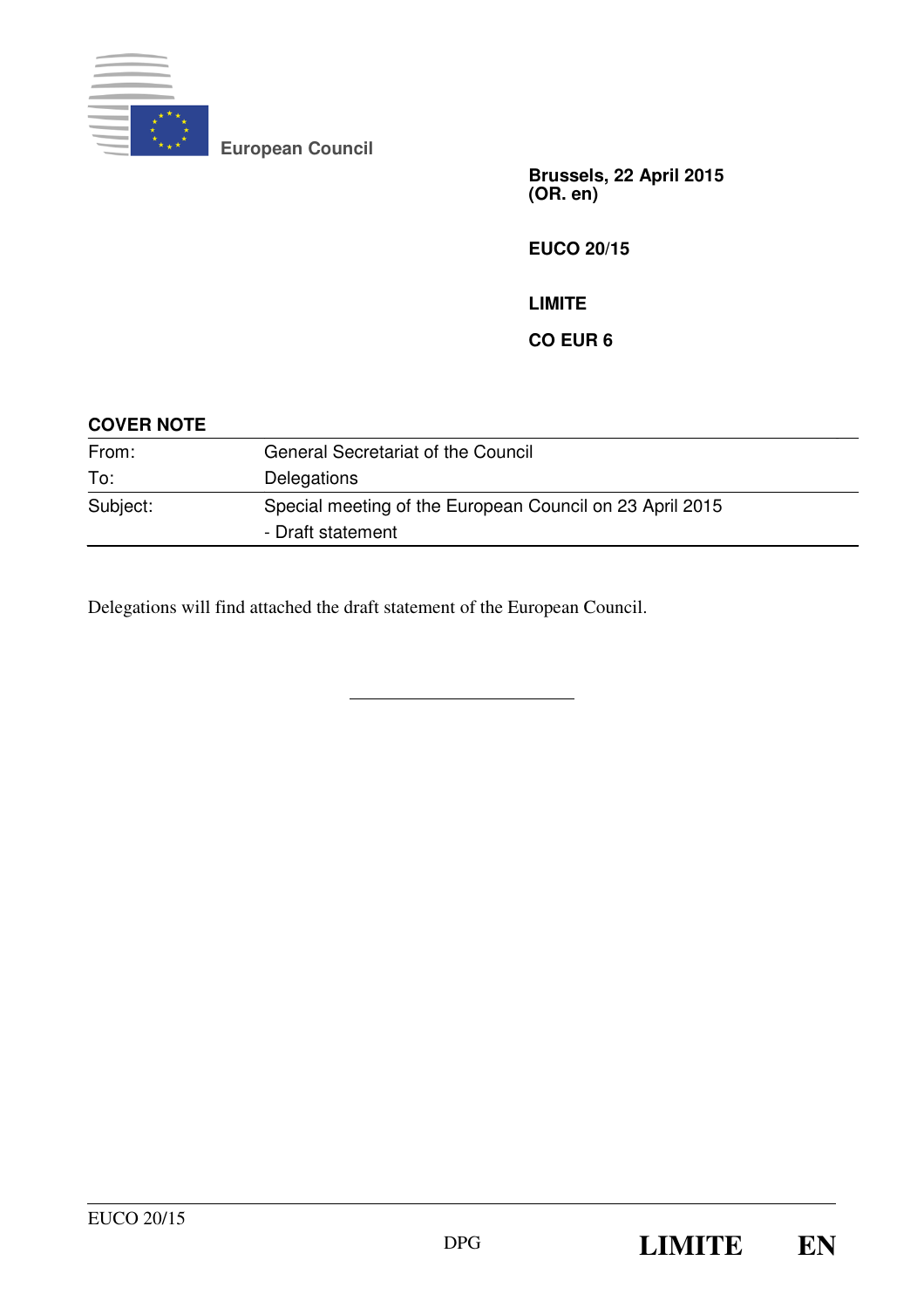#### **DRAFT EUROPEAN COUNCIL STATEMENT**

- 1. The situation in the Mediterranean is a tragedy. The European Union will mobilise all efforts at its disposal to prevent further loss of life at sea and to tackle the root causes of the human emergency that we face, in cooperation with the countries of origin and transit. Our immediate priority is to prevent more people from dying at sea.
- 2. We have therefore decided to strengthen our presence at sea, to fight the traffickers, to prevent illegal migration flows and to reinforce internal solidarity. Given that instability in Libya creates an ideal environment for the criminal activities of traffickers, we will actively support all UN-led efforts towards re-establishing government authority in Libya.We will also step up efforts to address conflict and instability as key push factors of migration, including in Syria.
- 3. We today commit to:

### **Strengthening our presence at sea**

a) rapidly reinforce EU Operations Triton and Poseidon by at least doubling the financial resources for this purpose in 2015 and 2016 and reinforcing the number of assets, thus allowing to increase the search and rescue possibilities within the mandate of FRONTEX; *[p.m.: welcome pledges]*

# **Fighting traffickers**

- b) disrupt trafficking networks, bring the perpetrators to justice and seize their assets, through swift action by Member State authorities in co-operation with EUROPOL, FRONTEX, the European Asylum Support Office (EASO) and EUROJUST, as well as through increased intelligence and police-cooperation with third countries;
- c) undertake systematic efforts to identify, capture and destroy vessels before they are used by traffickers. The High Representative is invited to immediately begin preparations for a possible CSDP operation to this effect, in accordance with international law;
- d) use EUROPOL to detect and request removal of internet content used by traffickers to attract migrants and refugees, in accordance with national constitutions;